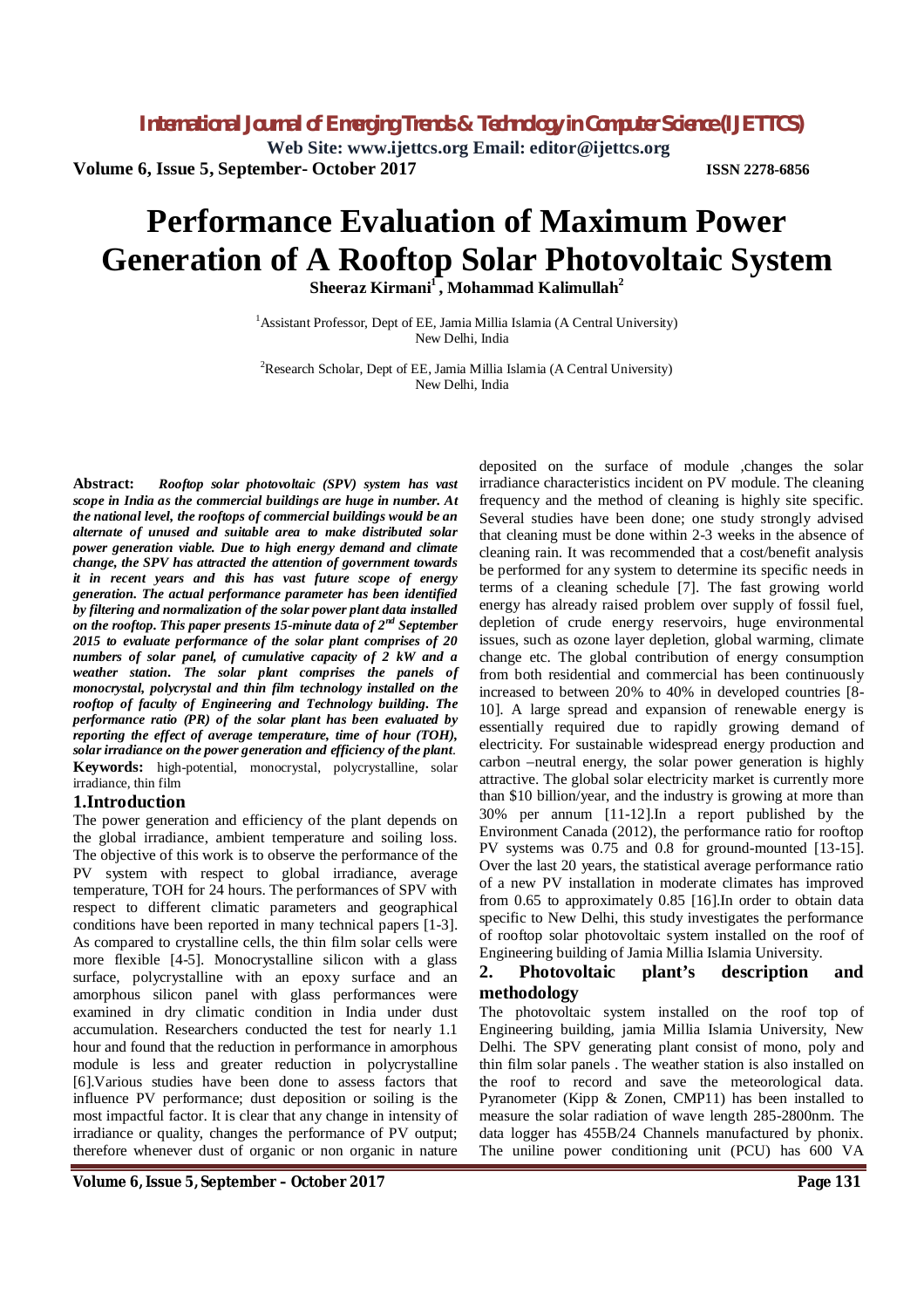**Web Site: www.ijettcs.org Email: editor@ijettcs.org**

## **Volume 6, Issue 5, September- October 2017 ISSN 2278-6856**

capacities with 12 V DC input and 230 V AC single phases with 4 numbers. The Li-ion battery of 12V having 6AH capacity in 20 numbers manufactured by SBD, Ni-cad battery of 12 V, 6AH capacity with 20 numbers made by HBL India and Lead-acid battery of 12 V and 150 AH capacity with 20 numbers made by Maxwell has been installed to store DC power generated by the SPV plant and fed to the PCU. Wind sensor of 0.5 resolutions has been installed to measure the wind speed and direction. Humidity sensors also installed to measure the humidity from 0-100% at -500C to +500C manufactured by Met one USA. Data were collected over a twelve-month period and became the basis of this analysis. The tilt angle was chosen as a compromise between the optimum value, available roof area, and to reduce shading. The plant was mounted on roof on concrete blocks to prevent penetration into the existing structure. Here the data of 2nd September 2015 has been taken to analyze the performance of the plant. The details of the main components are tabulated in table 1.1

**Table 1.1:** Main components and their specification

| S.             | Name of            | Specification                                            | Model &      |
|----------------|--------------------|----------------------------------------------------------|--------------|
| N <sub>o</sub> | components         |                                                          | Make         |
|                |                    |                                                          |              |
| $\mathbf{1}$   | Pyranometer        | 285-2800nm, 7-14                                         | CMP11, Kipp  |
|                |                    | $\mu$ V/W/m <sup>2</sup> ,-40 to<br>+80 $\mathrm{^{0}C}$ | & Zonen      |
| $\overline{2}$ | Wind Sensor        | $0-75$ m/s, $0.5$                                        | 034B, Metone |
|                |                    | resolution                                               | ,USA         |
| 3              | <b>RH/T Sensor</b> | 0-100%H <sub>,-50</sub> to                               | $083-X -$    |
|                |                    | +50 $\mathrm{^{0}C}$                                     | 35,593A,     |
|                |                    |                                                          | Met one      |
|                |                    |                                                          | .USA         |
| $\overline{4}$ | PV modules         | 2 PV arrays of                                           | Photon       |
|                | (Multicrystalline) | 500 Wp each                                              | energy       |
|                |                    |                                                          | system,      |
|                |                    |                                                          | Hyderabad    |
|                |                    |                                                          | India        |
| 5              | PV modules         | 1 PV array of 500                                        | Photon       |
|                | (Monocrystalline)  | Wp                                                       | energy       |
|                |                    |                                                          | system,      |
|                |                    |                                                          | Hyderabad    |
|                |                    |                                                          | India        |
| 6              | PV modules         | 1 PV array of 500                                        | Moser Baer   |
|                | (Thin film)        | Wp                                                       |              |
| $\overline{7}$ | Power              | 600 VA, input 12                                         | Uniline      |
|                | conditioning unit  | V DC, output 230                                         |              |
|                | (PCU)              | V, AC single                                             |              |
|                |                    | phase, 4 Nos.                                            |              |
| 8              | Li-Ion Battery     | 12V,6AH,20Nos.                                           | <b>SBD</b>   |
| 9              | Ni-Cad Battery     | 12V,6AH,6Nos.                                            | HBL India    |
| 10             | Lead-acid Battery  | 12V,150AH,20No                                           | Okaya        |
|                |                    | s.                                                       |              |
| 11             | Capacitor Bank     | 12V,60F                                                  | Maxwell      |
| 12             | Data Logger        | 455B/24 channels                                         | Phonix       |

|                     |                      |                                               | building                           |                                           |                                |           |
|---------------------|----------------------|-----------------------------------------------|------------------------------------|-------------------------------------------|--------------------------------|-----------|
| ${\rm Type}$        | Power(Wp)<br>Maximum | Voltage at<br>Maximum<br>Power <sub>(V)</sub> | Power (A)<br>Maximum<br>Current at | Voltage <sub>(V)</sub><br>Circuit<br>Open | Current(A)<br>Circuit<br>Short | Tolerance |
| crystalline<br>Mono | $\overline{100}$     | 17.7                                          | 5.7                                | 21.6                                      | 6.3                            | 2%        |
| Crystalline<br>Poly | 100                  | 17.7                                          | 5.7                                | 21.6                                      | 63                             | 2%        |
| Thin plate          | 100                  | 17.7                                          | 5.7                                | 21.6                                      | 6.3                            | 2%        |

**Table1.2:** Technical Specification of Solar PV Modules installed on roof of Electrical Engineering Department, JMI



**Figure1**.Schematic model of Grid connected SPV power system with energy storage device



**Figure 2**.Polycrystalline, monocrystalline and thin film solar modules are connected on roof top of Electrical engineering building of JMI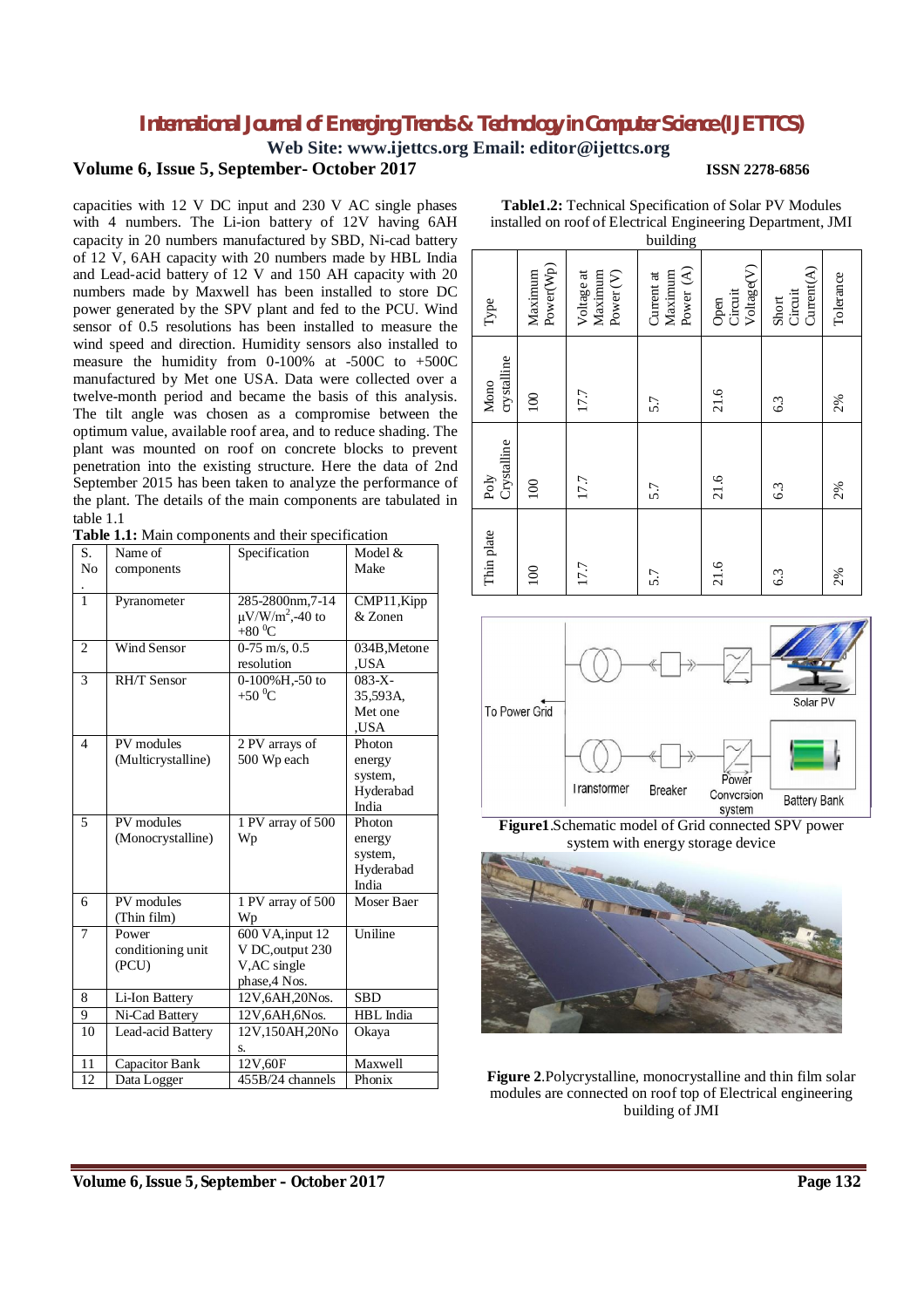**Web Site: www.ijettcs.org Email: editor@ijettcs.org**

## **Volume 6, Issue 5, September- October 2017 <b>ISSN 2278-6856**

|                                                                                                                                                                                                          |                                                                                                                                                      |                                     | Table1.3 Solar power system 15-minute data of 2nd<br>September 2015 |                                                                   |                                              |                             |        |           |           |              |                                                                         |
|----------------------------------------------------------------------------------------------------------------------------------------------------------------------------------------------------------|------------------------------------------------------------------------------------------------------------------------------------------------------|-------------------------------------|---------------------------------------------------------------------|-------------------------------------------------------------------|----------------------------------------------|-----------------------------|--------|-----------|-----------|--------------|-------------------------------------------------------------------------|
| 0.543496<br>17.16<br>39.76<br>21.6<br>4.31<br>63                                                                                                                                                         | 10:15:00 AM<br>25                                                                                                                                    |                                     |                                                                     |                                                                   |                                              |                             |        |           |           |              |                                                                         |
| 0.574459<br>4.558<br>17.15<br>21.6<br>40.2<br>6.3                                                                                                                                                        | 10:30:00 AM<br>25                                                                                                                                    | % Efficiency at Actual Temp.        |                                                                     |                                                                   |                                              |                             |        |           |           | STC Temp(OC) |                                                                         |
|                                                                                                                                                                                                          | 10:45:00 AM                                                                                                                                          |                                     | Pmax                                                                | $\begin{array}{c} \mathsf{Avg\ Temp} \\ ( \, 0 C \,) \end{array}$ | <b>Fill Factor</b>                           | $\text{Vm}\,(\,\text{V}\,)$ | Voc(V) | (m (Imp)) | Isc (Amp) |              | Time                                                                    |
| 0.593872<br>4.714<br>17.14<br>40.45<br>21.6<br>63                                                                                                                                                        | $\mathfrak{L}% _{S}\left( t\right) \equiv\mathfrak{L}_{S}\left( s\right) ,\ \mathfrak{L}_{S}\left( s\right) \equiv\mathfrak{L}_{S}\left( s\right) ,$ |                                     | 37.18178                                                            |                                                                   | 0.273235                                     |                             |        |           |           |              | 08:15:00 AM                                                             |
| 0.619251                                                                                                                                                                                                 | 11:00:00 AM                                                                                                                                          | 10.591                              |                                                                     | $31.82$                                                           |                                              | 17.34                       | 21.6   | 2.144     | 6.3       | 25           |                                                                         |
| 4.916<br>17.14<br>40.57<br>21.6<br>6.3                                                                                                                                                                   | 25                                                                                                                                                   | 10.501                              | 41.61523                                                            |                                                                   | 0.305814                                     | 17.31                       |        |           |           |              | 08:30:00 AM                                                             |
| 0.642105<br>40.48<br>5.097<br>17.14                                                                                                                                                                      | 11:15:00 AM                                                                                                                                          |                                     |                                                                     | 33.25                                                             |                                              |                             | 21.6   | 2.404     | 63        | 25           |                                                                         |
| 21.6<br>6.3                                                                                                                                                                                              | 25                                                                                                                                                   | 10.399                              | 46.59727                                                            | 34.86                                                             | 0.342426                                     | 17.27                       | 21.6   | 2.698     |           |              | 08:45:00 AM                                                             |
|                                                                                                                                                                                                          |                                                                                                                                                      |                                     |                                                                     |                                                                   |                                              |                             |        |           | 6.3       | 25           |                                                                         |
|                                                                                                                                                                                                          |                                                                                                                                                      | 10.331                              | 51.07177                                                            | 35.95                                                             | 0.375307                                     | 17.25                       | 21.6   | 2.961     | 63        | 25           |                                                                         |
| 17.15<br>40.43<br>5.355<br>21.6<br>6.3                                                                                                                                                                   | 25                                                                                                                                                   |                                     |                                                                     |                                                                   |                                              |                             |        |           |           |              |                                                                         |
|                                                                                                                                                                                                          |                                                                                                                                                      |                                     |                                                                     | 36.9                                                              |                                              | 17.23                       | 21.6   | 3.234     | 6.3       | 25           |                                                                         |
| 17.15<br>5.405<br>40.29<br>21.6<br>6.3                                                                                                                                                                   | $\mathbb{S}^2$                                                                                                                                       |                                     |                                                                     |                                                                   |                                              |                             |        |           |           |              |                                                                         |
|                                                                                                                                                                                                          |                                                                                                                                                      |                                     |                                                                     | 37.52                                                             |                                              | 17.21                       | 21.6   | 3.545     | 63        | $25\,$       |                                                                         |
| 5.399<br>$21.6$<br>6.3                                                                                                                                                                                   | 25                                                                                                                                                   |                                     |                                                                     |                                                                   |                                              |                             |        |           |           |              |                                                                         |
|                                                                                                                                                                                                          |                                                                                                                                                      |                                     |                                                                     |                                                                   |                                              | 17.2                        | 21.6   | 3.851     | 6.3       | 25           |                                                                         |
| 21.6<br>39.5<br>6.3                                                                                                                                                                                      | 25                                                                                                                                                   |                                     |                                                                     |                                                                   |                                              |                             |        |           |           |              |                                                                         |
|                                                                                                                                                                                                          |                                                                                                                                                      |                                     |                                                                     |                                                                   |                                              |                             |        |           | 6.3       | 25           |                                                                         |
| 0.663579<br>17.15<br>40.43<br>5.267<br>21.6<br>6.3<br>91.81206<br>0.674692<br>0.68117<br>0.680768<br>17.16<br>39.86<br>0.677918<br>5.374<br>17.17<br>0.667568<br>5.292<br>17.17<br>39.52<br>$21.6$<br>63 | 11:30:00 AM<br>25<br>11:45:00 AM<br>12:00:00 PM<br>12:15:00 PM<br>12:30:00 PM<br>12:45:00 PM<br>25                                                   | 10.271<br>10.227<br>10.19<br>10.133 | 55.71709<br>61.00952<br>66.21488<br>70.24699                        | 38.21<br>39.11                                                    | 0.409444<br>0.448336<br>0.486588<br>0.516218 | 17.18                       | 21.6   | 4.09      |           |              | 09:00:00 AM<br>09:15:00 AM<br>09:30:00 AM<br>09:45:00 AM<br>10:00:00 AM |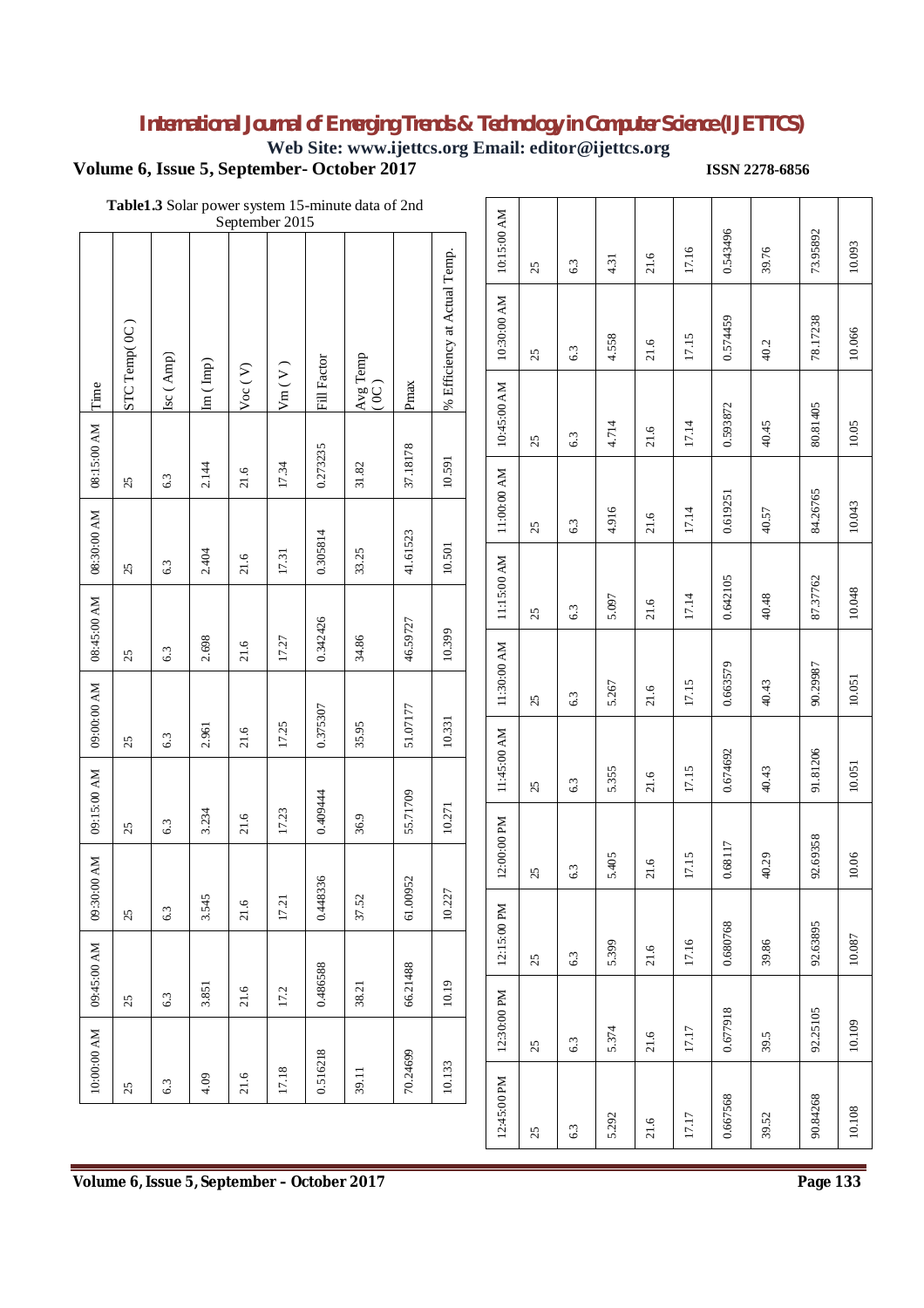**Web Site: www.ijettcs.org Email: editor@ijettcs.org**

**Volume 6, Issue 5, September- October 2017 <b>ISSN 2278-6856** 

| $01:00:00$ PM | 25                                                                                                                                                   | 6.3 | 5.179 | 21.6   | 17.16   | 0.653211 | 39.58                                       | 88.8891  | 10.104 | 03:45:00 PM | 25                                                                                                                                                   | 6.3 | 3.183     | 21.6 | 17.13 | 0.400564 | 41.25   | 54.50874 | 10.001 |
|---------------|------------------------------------------------------------------------------------------------------------------------------------------------------|-----|-------|--------|---------|----------|---------------------------------------------|----------|--------|-------------|------------------------------------------------------------------------------------------------------------------------------------------------------|-----|-----------|------|-------|----------|---------|----------|--------|
| 01:15:00 PM   | 25                                                                                                                                                   | 6.3 | 5.179 | 21.6   | 17.16   | 0.653062 | 39.75                                       | 88.86866 | 10.094 | 04:00:00 PM | 25                                                                                                                                                   | 6.3 | 2.938     | 21.6 | 17.13 | 0.369909 | 41.03   | 50.33727 | 10.014 |
| $01:30:00$ PM | $\mathfrak{L}% _{S}\left( t\right) \equiv\mathfrak{L}_{S}\left( s\right) ,\ \mathfrak{L}_{S}\left( s\right) \equiv\mathfrak{L}_{S}\left( s\right) ,$ | 6.3 | 4.836 | $21.6$ | 17.15   | 0.609613 | 40.03                                       | 82.95618 | 10.076 | 04:15:00 PM | $\mathfrak{L}% _{S}\left( t\right) \equiv\mathfrak{L}_{S}\left( s\right) ,\ \mathfrak{L}_{S}\left( s\right) \equiv\mathfrak{L}_{S}\left( s\right) ,$ | 6.3 | 2.58      | 21.6 | 17.14 | 0.324894 | 40.77   | 44.21164 | 10.03  |
| 01:45:00 PM   | 25                                                                                                                                                   | 6.3 | 4.839 | 21.6   | 17.15   | 0.609773 | 40.32                                       | 82.97794 | 10.058 | 04:30:00 PM | 25                                                                                                                                                   | 6.3 | 2.231     | 21.6 | 17.15 | 0.281182 | 40.34   | 38.26325 | 10.057 |
| 02:00:00 PM   | 25                                                                                                                                                   | 6.3 | 5.065 | $21.6$ | 17.14   | 0.637991 | 40.65                                       | 86.81778 | 10.038 | 04:45:00 PM | 25                                                                                                                                                   | 6.3 | $1.891\,$ | 21.6 | 17.16 | 0.238503 | 39.75   | 32.45544 | 10.094 |
| 02:15:00 PM   | 25                                                                                                                                                   | 6.3 | 5.038 | 21.6   | 17.13   | 0.634161 | 41.14                                       | 86.29668 | 10.007 | 05:00:00 PM | 25                                                                                                                                                   | 6.3 | 1.511     | 21.6 | 17.17 | 0.190644 | 39.25   | 25.9428  | 10.125 |
| 02:30:00 PM   | 25                                                                                                                                                   | 6.3 | 4.619 | 21.6   | 17.12   | 0.581247 | 41.37                                       | 79.09614 | 9.993  | 05:15:00 PM | 25                                                                                                                                                   | 6.3 | $1.12$    | 21.6 | 17.18 | 0.14137  | 38.74   | 19.23764 | 10.157 |
| 02:45:00 PM   | $25\,$                                                                                                                                               | 63  | 4.486 | 21.6   | 17.12   | 0.564244 | 41.63                                       | 76.7823  | 9.977  | 05:30:00 PM | $25$                                                                                                                                                 | 6.3 | 0.788     | 21.6 | 17.2  | 0.099624 | $37.99$ | 13.55681 | 10.203 |
| 03:00:00 PM   | 25                                                                                                                                                   | 6.3 | 4.171 | 21.6   | $17.11$ | 0.524579 | 41.8                                        | 71.38476 | 9.966  | 05:45:00 PM | 25                                                                                                                                                   | 6.3 | 0.487     | 21.6 | 17.22 | 0.061653 | 37.13   | 8.389714 | 10.257 |
| 03:15:00 PM   | 25                                                                                                                                                   | 6.3 | 4.048 | 21.6   | $17.11$ | 0.509047 | 41.92                                       | 69.27118 | 9.959  | 06:00:00 PM | 25                                                                                                                                                   | 6.3 | 0.294     | 21.6 | 17.25 | 0.037269 | 36.07   | 5.071593 | 10.323 |
| 03:30:00 PM   | 25                                                                                                                                                   | 6.3 | 3.67  | 21.6   | 17.12   | 0.461691 | 41.64                                       | 62.82692 | 9.976  | 06:15:00 PM | 25                                                                                                                                                   | 6.3 | 0.129     | 21.6 | 17.27 | 0.016392 | 34.94   | 2.230599 | 10.394 |
|               |                                                                                                                                                      |     |       |        |         |          | Volume 6, Issue 5, September - October 2017 |          |        |             |                                                                                                                                                      |     |           |      |       |          |         | Page 134 |        |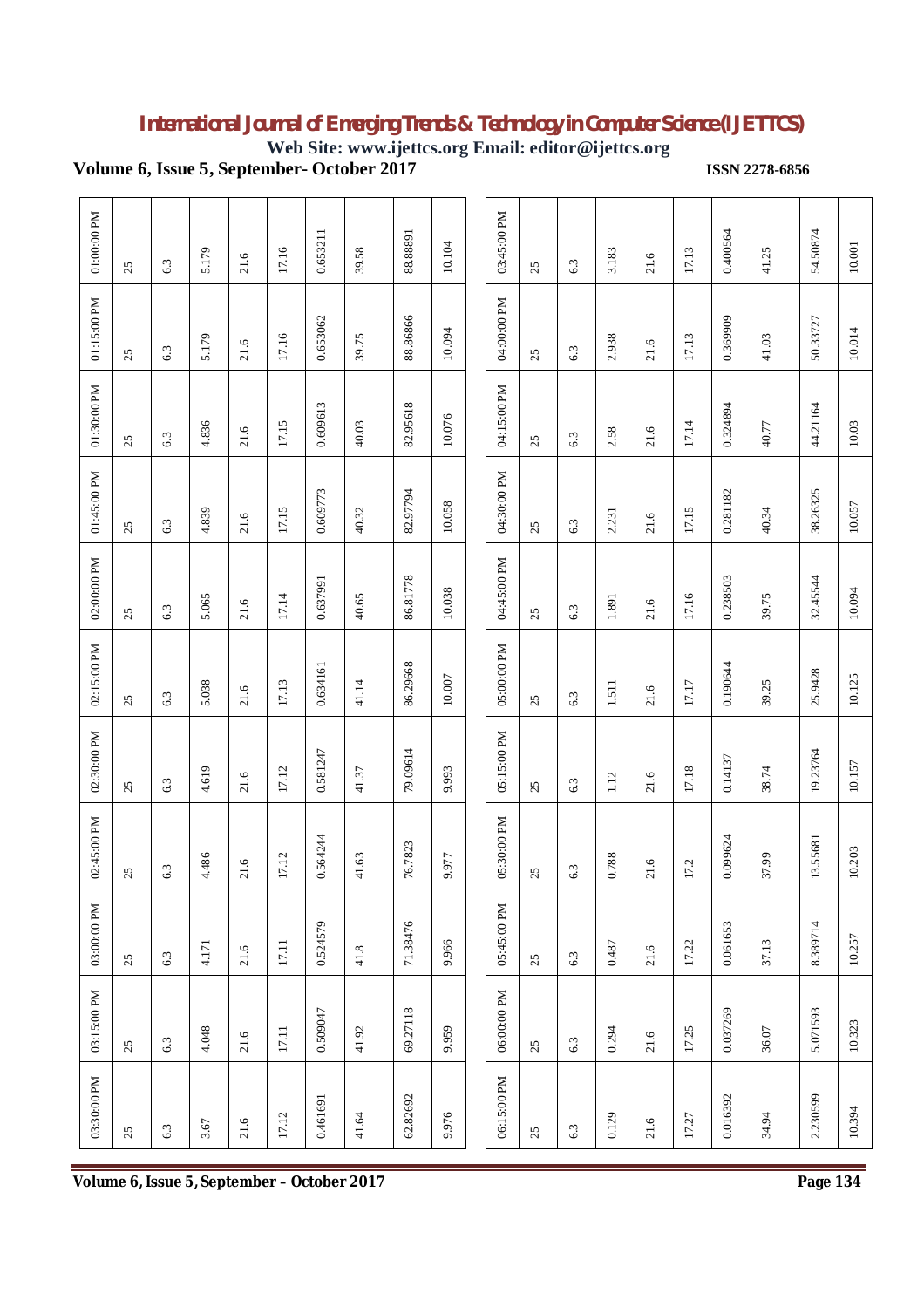**Web Site: www.ijettcs.org Email: editor@ijettcs.org**

**Volume 6, Issue 5, September- October 2017 ISSN 2278-6856**



### **Performance Evaluation:**

The performance ratio (PR) was calculated to evaluate the performance of the PV systems as follows:

$$
PR\% = \frac{Ps \times 100}{I \times A \times Es} \tag{1}
$$

Ps is the total output measured energy (kWh) of the system. I is the irradiance  $(kWh/m^2)$  A is the area of array; Es is the efficiency of the module. When normalizing with respect to irradiance, the influence of losses is quantified on the rated output. PR values are normally presented on a monthly or annual basis. It is common that the PR is higher in lower temperature months due to the fact that PV systems experience losses at higher temperatures.

## **3. Results and conclusion**